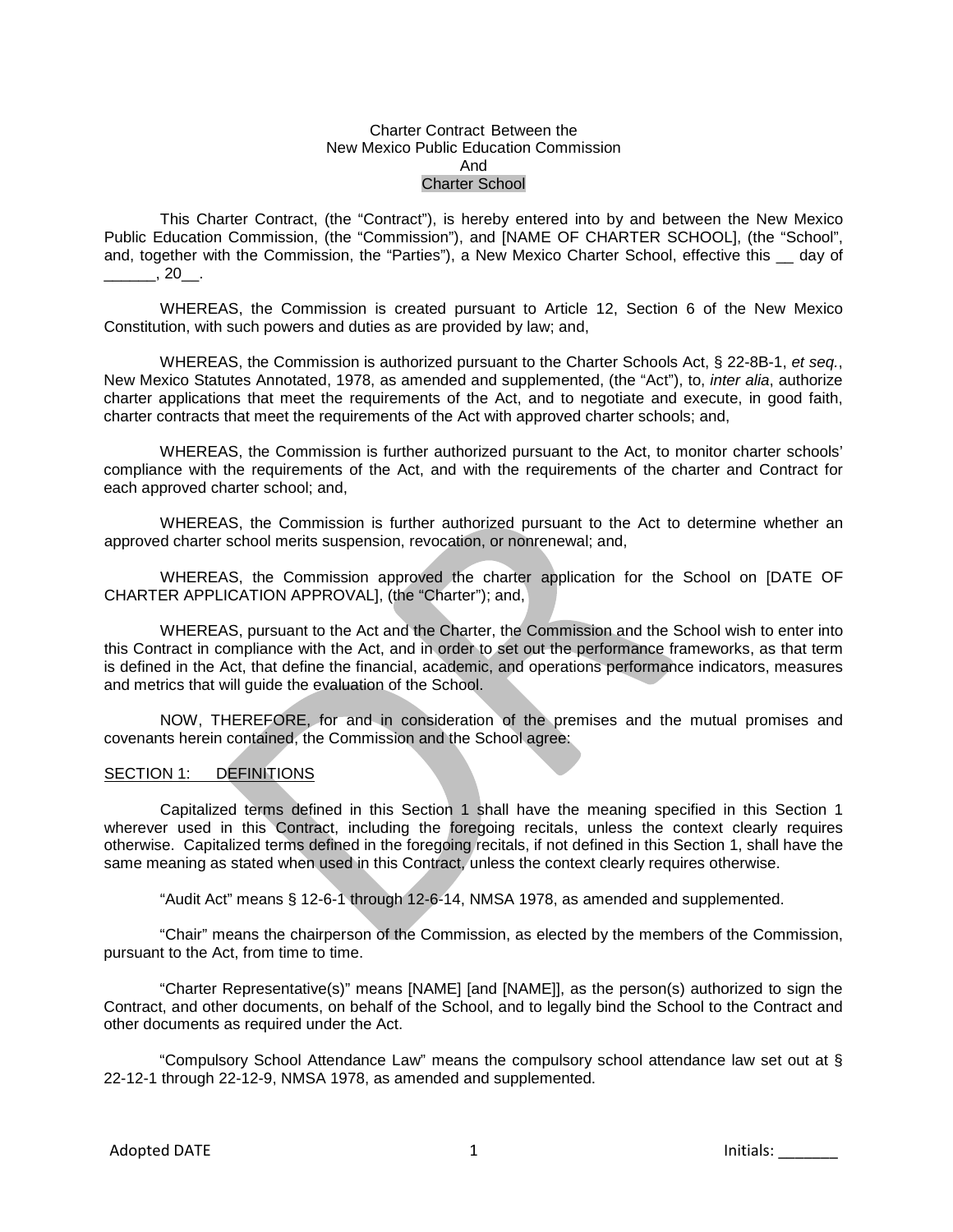"Corrective Action Plan" means a plan developed by the School and approved by the Commission to remedy performance, operational, or financial violations or problems.

"Criminal Offender Employment Act" means the criminal offender employment act set out at § 28-2- 1, *et seq.*, NMSA 1978, as amended and supplemented.

"Department" means the Public Education Department of the State of New Mexico, and its successors.

"Division" means the Charter School Division of the Department, and its successors.

"Effective Date" means the effective date of this Contract, which is [DATE], found on the last page of this Contract with signatures.

"Facility" or "Facilities" means the facilities, including without limitation, all buildings classrooms, and other spaces owned or leased by the School, and used by the School, its staff, teachers, and students, for educational and recreational purposes, and other purposes connected with the Mission of the School.

"Governing Body" means the governing body of the School, and any successor thereto.

"Head Administrator" means a Charter Representative, as defined herein, who is also a licensed school administrator.

"Instructional Hours" means mandatory instructional time during which students are engaged in a School-directed program, and for which the School enforces the Compulsory School Attendance Law.

"Mission" means the educational and pedagogical mission of the School, as set out in Section 4.1(B) herein.

"NMAC" means the New Mexico Administrative Code, as amended and supplemented from time to time.

"NMSA, 1978" means the New Mexico Statutes Annotated, 1978 compilation, as amended and supplemented from time to time.

"Procurement Code" means §13-1-101, *et seq.*, NMSA 1978, as amended and supplemented from time to time.

"Public School Finance Code" means § 22-8-1, *et seq.*, NMSA 1978, as amended and supplemented from time to time.

"School Improvement Plan" means a plan developed by the School and approved by the Commission to remedy performance, operational or financial violations or problems.

"Secretary" means the Secretary of the Department, and his or her duly appointed successors.

"State" means the State of New Mexico.

"Term" means the term of this Contract, as set forth in Section 3, herein.

SECTION 2: SCOPE

1. This Charter Contract is entered into between the School and the Commission for the purpose of establishing a charter school to operate at the site(s) listed in Section 4.I. of this Contract.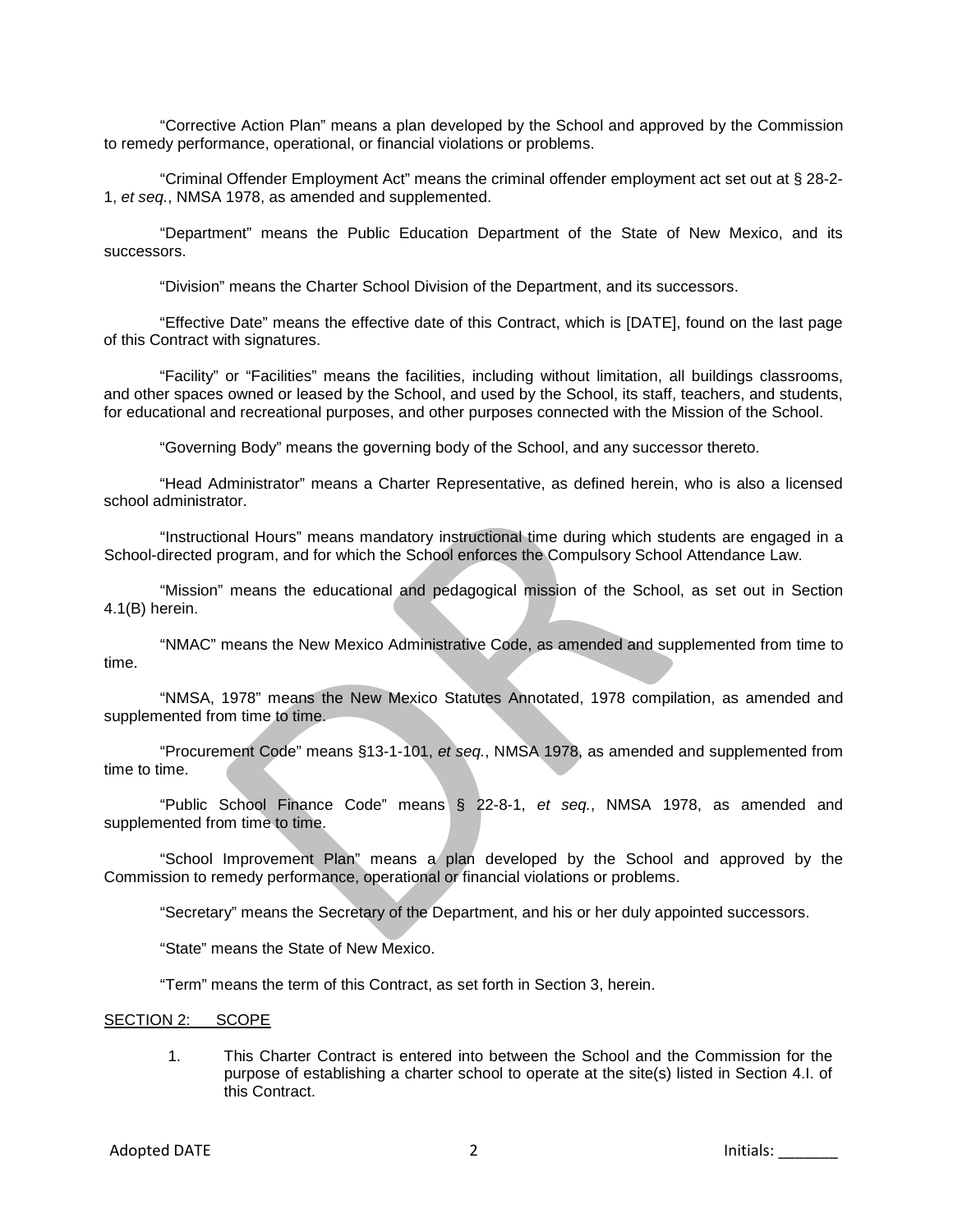2. The person authorized to sign and act on behalf of the Commission is the Chair, or such person as the Chair may lawfully designate from time to time.

The person(s) authorized to sign on behalf of the Charter School is/are the Charter Representative(s)..The Charter Representative(s) affirm(s) as a condition of this Charter, that he/she is (one of) the above-described representative(s) of the Charter School and has the authority to enter into this Charter on behalf of the Charter School.

- i. The Charter School must maintain one or more Charter Representative(s), including one Charter Representative who is a Head Administrator, and provide contact information to the Commission within 10 days of the change of a Charter Representative(s).
- ii. The Commission shall direct all communication with regard to the Charter and the Contract to the Charter Representative(s).
- iii. The Charter Representative(s) shall respond to written communication from the Commission within the timeframe specified in the communication.
- 3. The Charter School is a public entity of the State of New Mexico, subject to all laws and regulations applicable to public entities.

#### SECTION 3: TERM

- 1. The term of this Contract shall be for six (6) years from the Effective Date. [SUBSTITUTE DIFFERENT NUMBER IF CONTRACT IS FOR SHORTER TERM]. The first year of the initial Term shall be used exclusively for School planning. The Contract will not automatically be renewed or extended; the Contract may be renewed by the Commission upon timely application by the School pursuant to the Act, and upon such terms and conditions as the Commission deems appropriate under the Act.
- 2. The School shall begin providing a comprehensive educational program no later than XXXX, unless the School requests or is required to complete a second implementation year. Prior to commencing operations, the school shall demonstrate that it:
	- i. Has satisfied all conditions imposed by the Commission at initial approval;
	- ii. Has completed all requirements in the Commission's Implementation Year Checklist; and
	- iii. Is qualified to act as a board of finance.
	- iv. If the School requests or is required to complete a second planning year, the School will be granted a one year suspension of the Charter.
		- a. A suspension will be lifted prior to the end of the year upon a showing that the School is prepared to commence operations, based on the Commission's implementation year checklist policy.
		- b. If the suspension is lifted, the term of the Charter will be amended to reflect the one year term of the suspension and retain the five year performance term.
		- c. If the suspension is not lifted and the School is unable to demonstrate that it is prepared to commence operations; the suspension will be treated as a revocation of the charter.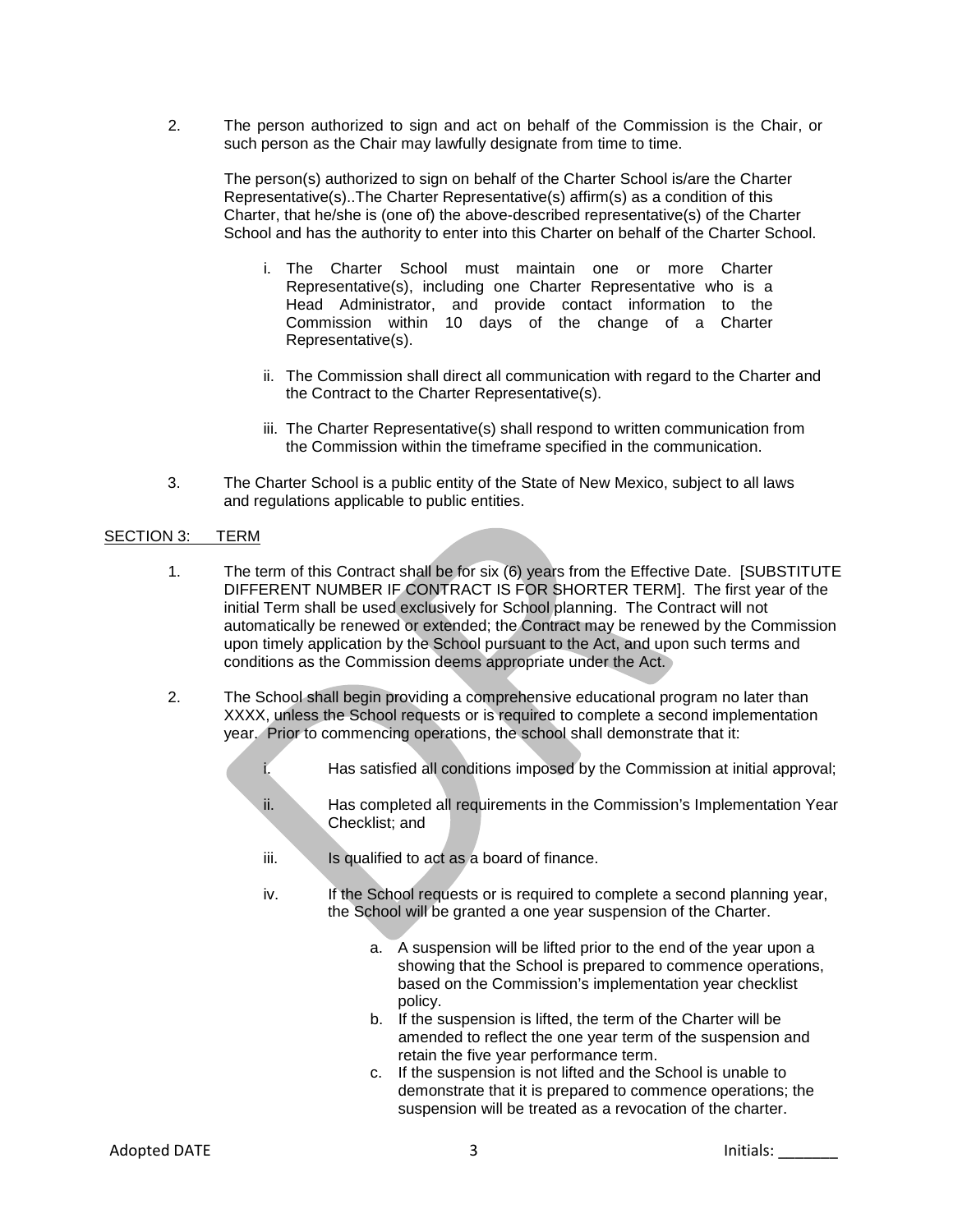## SECTION 4: REPRESENTATIONS, COVENANTS, AND WARRANTIES

- 1. **Purpose**: The School shall operate a public school consistent with the terms of the Charter and the Contract, and all applicable laws; shall achieve student outcomes according to the educational standards established by law, this Charter and Contract; and shall be governed and managed in a financially prudent manner.
- 2. **Mission**: The Charter School shall implement the mission identified below and shall report on the implementation of that mission in the manner described below.
	- i. XXXX
	- ii. The Charter School shall report on the implementation of its mission in the following manner:
		- a. Annually during the performance review visit required by the Act, as evaluated through the site visit team's observations and the school's response to any such observations;
		- b. Annually through any mission specific goals identified in the School's Performance Framework, Attachment A, incorporated herein by reference; and
		- c. At renewal, in the event that the School applies to the Commissions for renewal, through a narrative in the renewal application.
- 3. **Enrollment Cap and Authorized Grade Levels**: The School is authorized to serve no more than XXXX students in grades XXXX, with no more than XXXX students per grade.
	- i. The School may make modifications as to the number of students in any particular grade, and number of students within a class to accommodate staffing decisions that are consistent with the School's programmatic needs; except that, nothing in this Contract shall give the School the authority to combine students from different grade levels into the same classroom unless the school's educational program explicitly provides for mixed grade or age education.
	- ii. The School must annually, prior to beginning the annual enrollment process, establish the number of vacancies by grade level available for student enrollment in that year. That number will govern the enrollment throughout the school year.
	- iii. The School may not exceed the building capacity of the Facility.

#### 4. **Partner Organization or Management Company** (REMOVE IF NOT APPLICABLE):

- i. The School has a legal relationship with XXXX. Attachment B, incorporated herein by reference, is the legal agreement governing the relationship between the School and XXXX.
- ii. The legal agreement in Attachment B complies with all provisions of New Mexico law and the School is financially independent from XXXX. The School shall not make any changes to the document set out as Attachment B, or to its legal relationship and agreements with XXXX without the approval of the Commission and the Department, which approval shall not be unreasonably withheld.
- iii. The Commission, through its designees and the Department, shall be permitted to review the legal agreement and other relevant school documents and records to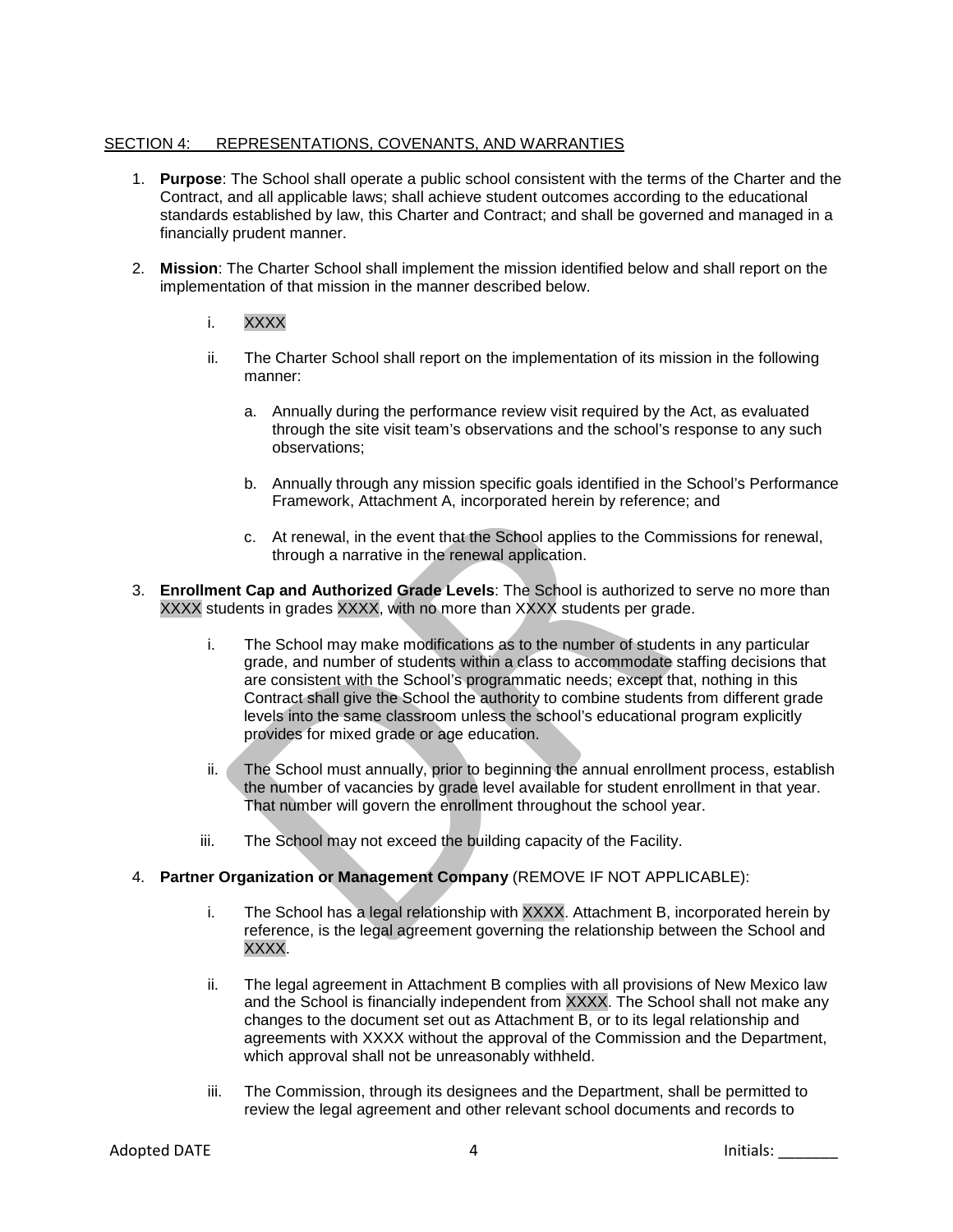determine whether the legal relationship between the School and XXXX complies with all provisions of New Mexico law, and to determine that the School is financially independent from XXXX.

- 5. **Educational Program of the School**: The School's educational program shall be as described below:
	- i. XXXX
	- ii. XXXX
	- iii. XXXX
	- iv. XXXX

#### 6. **Governance**:

- i. The School shall be governed by a governing body in the manner set forth in the governing body's bylaws, Attachment C, incorporated herein by reference.
- ii. The School's Governing Body shall have at least five members at all times.
- iii. The School shall notify the Commission of all changes in membership within 15 days of the change.
- iv. The Charter School shall replace any member who is removed or who resigns within 45 days of such removal or resignation.
- v. No member of the Governing Body shall serve on the governing body of another charter school, unless the School has been granted a discretionary waiver from the Secretary.
- vi. All governing body members shall comply with training requirements established in Section 6.80.5 NMAC, as amended
- vii. The School shall notify the Commission within 15 days of any and all allegations of, or convictions for, inappropriate contact with a student or other minor by a member of the Governing Body, and shall notify the Commission within 15 days of allegations of, or convictions for, any crime related to the misappropriation of school funds or theft of school property by a member of the Governing Body.
- viii. The members of the Governing Body have a duty to comply with the provisions of this Charter and Contract, all applicable laws, including, without limitation, the Act, all regulations, and reporting requirements.
- ix. The Governing Body is responsible for the policy decisions of the School; is responsible for hiring, overseeing, and terminating the Head Administrator of the School; and is entrusted with oversight of expenditure of public funds in accordance with all applicable laws, regulations and rules, including but without limitation any laws or rules pertaining to conflicts of interest, public school finance, and procurement.
- x. The School shall, at all times, be qualified to act as a qualified board of finance.
	- a. In order to initially become qualified as a board of finance, the school shall provide: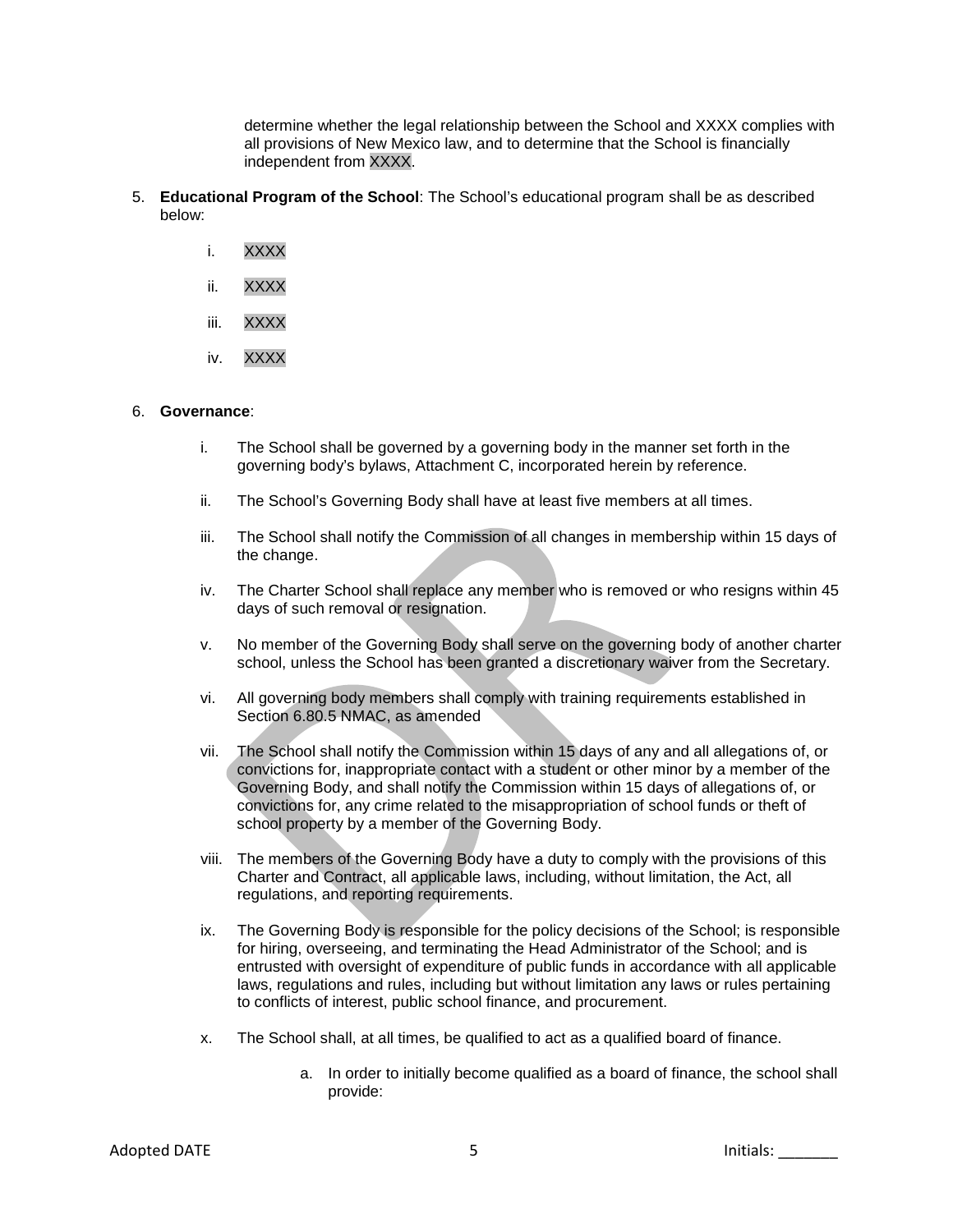- b. The names, home addresses, personal email addresses, and personal phone numbers of each member of the board;
- c. A statement signed by every member of the Governing Body stating that the Governing Body agrees to consult with the Department on any matter not covered by the manual of accounting and budgeting before taking any action relating to funds held as a board of finance;
- d. A signed affidavit from each member of the Governing Body member declaring that the member is not a member of the governing body of any other charter school, unless it has been granted a waiver by the Secretary for that purpose, and that the member was not a governing body member of another charter school that was suspended or failed to receive or maintain its board of finance designation; and
- e. An affidavit or affidavits, signed by the School's licensed business official who will be given the responsibility of keeping the financial records of the School, describing the training completed, professional licensure held and degrees earned by him or her;
- f. A copy of a certificate of insurance that indicates that the person who will be entrusted with handling the funds of the School is adequately bonded.
- xi. Within 15 days of the change to any member of the Governing Body or the School's licensed business official who will be given the responsibility of keeping the financial records of the charter school, the school shall resubmit all information required in Section 4. subsection 7.x(a)-(f) above, revised to reflect the changes in staffing or board membership.
- xii. If at any time, the School's qualification as a board of finance is revoked by the Department, the Commission shall, at its next regularly scheduled meeting, consider whether to commence revocation proceedings to revoke the School's Charter. If the Commission decides not to revoke the charter, the School shall be required to develop and successfully implement a Corrective Action Plan to address the conditions and causes of the revocation of the School's qualification as a board of finance.

# 7. **Operation**:

- i. The School shall be nonsectarian in its charter school programs, admission policies and employment practices and all other operations. Attachment D, incorporated herein by reference, states the School's admission policies and procedures.
- ii. The School shall comply with all federal and state laws relating to the education of children with disabilities in the same manner as a school district.
- iii. The School shall comply with applicable federal, state and local rules, regulations and statutes relating to health, safety, civil rights and insurance.
- iv. The School shall, in accordance with the Compulsory School Attendance Act, maintain records to document daily student attendance and shall make such records available for inspection upon request of the Commission and the Department. The School shall comply with the number of overall instructional hours required by statute, based on the grade levels served, which may be verified through budget reporting.
- v. The School shall maintain student records in accordance with all other New Mexico public records retention requirements.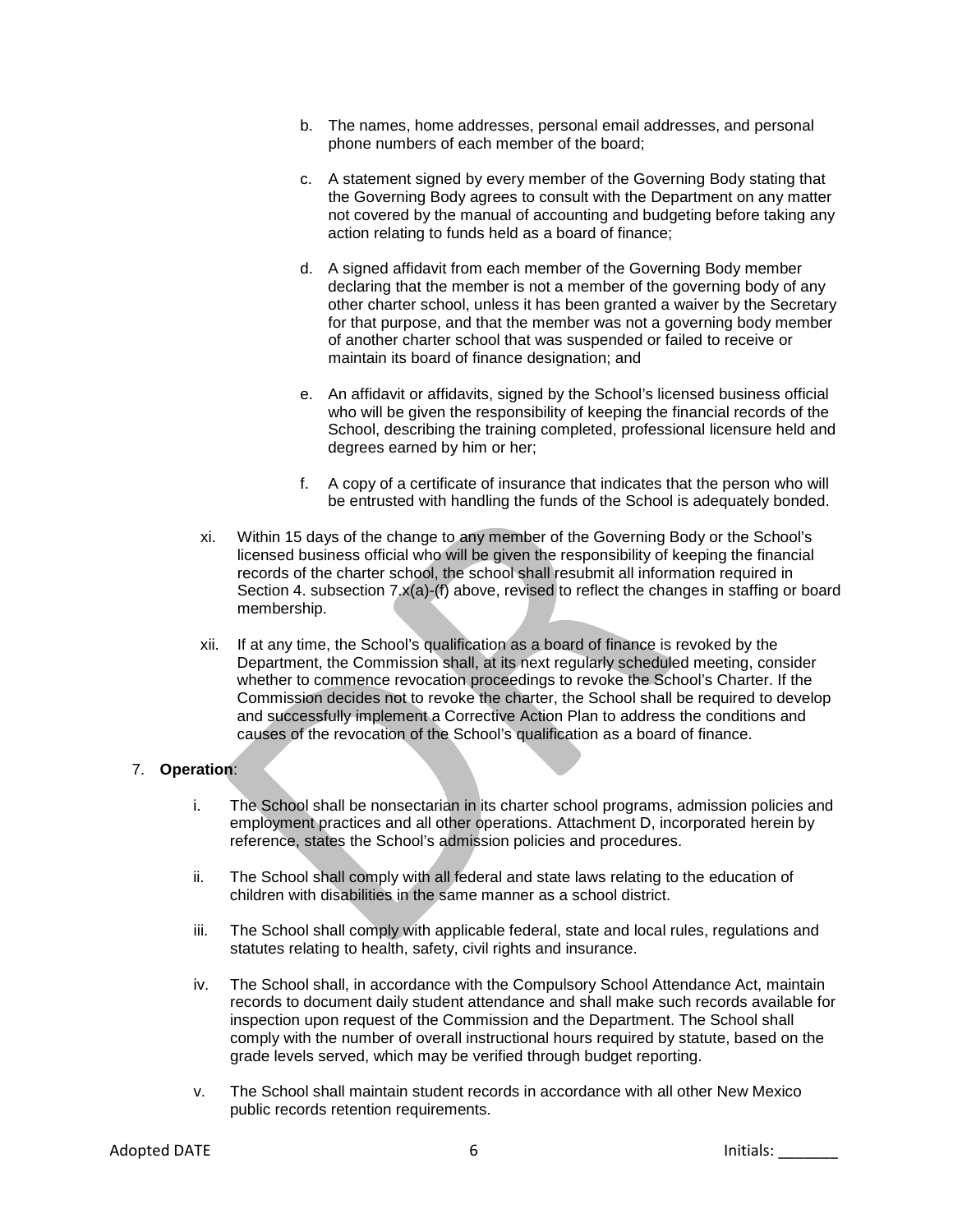- vi. The School shall allow the Commission, and the Department to visit each school site at any reasonable time.
- vii. The School shall allow the Commission and the Department to conduct financial, program or compliance audits and shall hold open for inspection all records, documents and files relating to any activity or program provided by the School relating to the School. All books, accounts, reports, files and other records relating to this Charter and Contract shall be subject, at all reasonable times, to inspection and audit by the State for five years after termination of the Charter and the Contract.
- viii. The School shall notify the Commission and the Department within 15 days of the allegations of, or convictions for, inappropriate contact with a student or other minor by any staff member, employee, or contractor and shall notify the Commission within 15 days of allegations of, or convictions for, any crime related to the misappropriation of school funds or theft of school property by any staff member.
- ix. If the School receives federal grant funds, the School shall timely submit financial and other reports required by the Department for the School's receipt of such funds.
- x. The School shall comply with applicable federal, state and local rules, regulations and statutes relating to public education unless the School is specifically exempted from the provision of law. All members of the Governing Body shall sign a certificate, in the form attached hereto as Attachment E, certifying their compliance with all federal and state laws governing the organizational, programmatic, and financial requirements applicable to charter schools. Within 30 days of any change to the membership of the Governing Body, the School shall provide a signed certification from any new members in the form of Attachment E, which will be incorporated into this Contract.
- xi. Attachment F, incorporated herein by reference, identifies the non-discretionary waivers the School is utilizing and the discretionary waivers the School has requested from the Secretary.
	- a. If the school requests from, and is granted a discretionary waiver by the Secretary at any point during the Term, the School shall file a notification within 30 days of approval from the Secretary with the Commission to amend the Contract to reflect such waiver.
	- b. If the School begins making use of any additional non-discretionary waivers at any point during the charter term, the School shall file a notification within 30 days of first use of the waiver with the Commission to amend the contract to reflect the use of such non-discretionary waiver.
- 8. **Use of Volunteers**: The School covenants and represents that all volunteers it allows to work with its students or at the Facility will comply with state regulations regarding the use of volunteers set out in Section 6.50.18 NMAC.
- 9. **Background Checks**: The School shall comply with the requirements of Section 22-10A-5 NMAC 1978, relating to background checks for all staff, instructors, and volunteers, in whatever capacity, working with its students or at the Facility.
	- i. The School shall develop and implement policies and procedures to require background checks on an applicant who has been offered employment, and for all volunteers, contractors and contractor's employees with unsupervised access to students at the public school. The School shall comply with the Criminal Offender Employment Act.

c.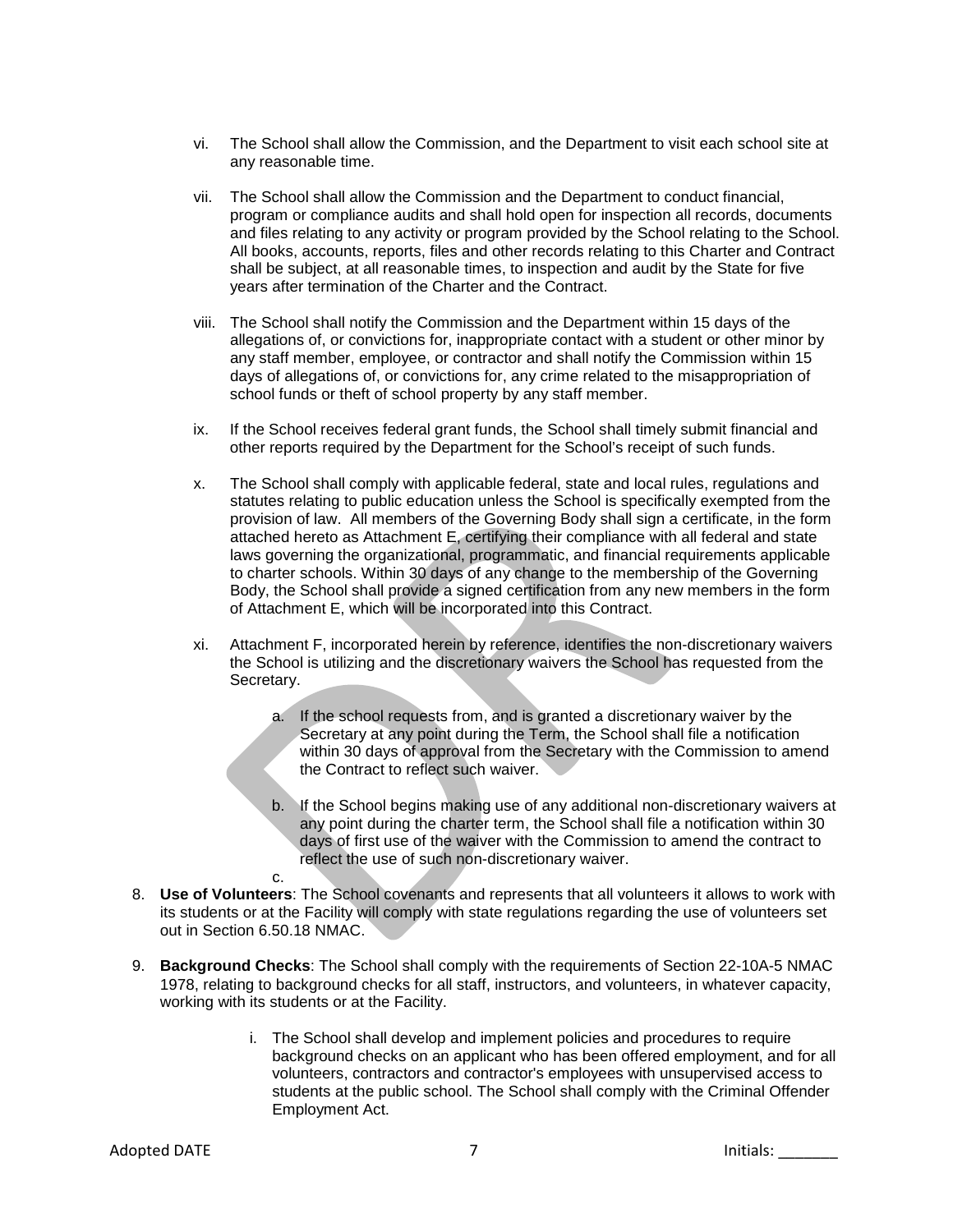- ii. The Head Administrator of the School shall report to the Department any known conviction of a felony or misdemeanor involving moral turpitude of a licensed or certified school employee.
- iii. The Head Administrator of the School or their respective designees shall investigate all allegations of ethical misconduct about any licensed or certified school employee who resigns, is being discharged or terminated or otherwise leaves employment after an allegation has been made, or incident occurs If the investigation results in a finding of wrongdoing, the Head Administrator of the School shall report the identity of the licensed or certified school employee and attendant circumstances of the ethical misconduct on a standardized form to the Department and the licensed or certified school employee within thirty days following the separation from employment. No agreement between a departing licensed or certified school employee and the School shall diminish or eliminate the responsibility of investigating and reporting the alleged ethical misconduct, and any such provision or agreement to the contrary is void and unenforceable
- 10. **Sites**: The School shall provide educational services, including the delivery of instruction, at the following location(s):

School Name (Grades) School Address City, State Zip

School Name (Grades) School Address City, State Zip

The School shall ensure the Facilities meet the charter school facilities standards in Section 22-8B-4.2(A, C, D) NMSA 1978, and shall ensure that the facilities comply with all applicable federal, state and local health and safety standards and other applicable laws, regulations and rules.

# SECTION 5: PERFORMANCE FRAMEWORKS

- 1. **Performance Framework: Attachment G**, incorporated herein by reference, includes the Accountability Plan, Academic Performance Framework, Organizational Performance Framework, and Financial Performance Framework adopted by the Commission. These documents together set forth the academic and operational performance indicators and performance targets that will guide the Commission's evaluation of the School and the criteria, processes and procedures that the Commission will use for ongoing oversight of operational, financial and academic performance of the School.
	- i. Academic Performance Indicators and Evaluation: The School shall:
		- a. Provide a comprehensive educational program that aligns with the state academic standards prescribed by the Department for the grades approved to operate.
		- b. Participate in the State-required assessments as designated by the Department or the U.S. Department of Education.
		- c. Timely report student level data for State-required assessments to the Department and report student level data from school administered assessments, as requested by the Commission or on a bi-annual basis if that data is incorporated into the Academic Performance Framework adopted by the Commission.
		- d. Meet or make substantial progress toward achievement of the Department's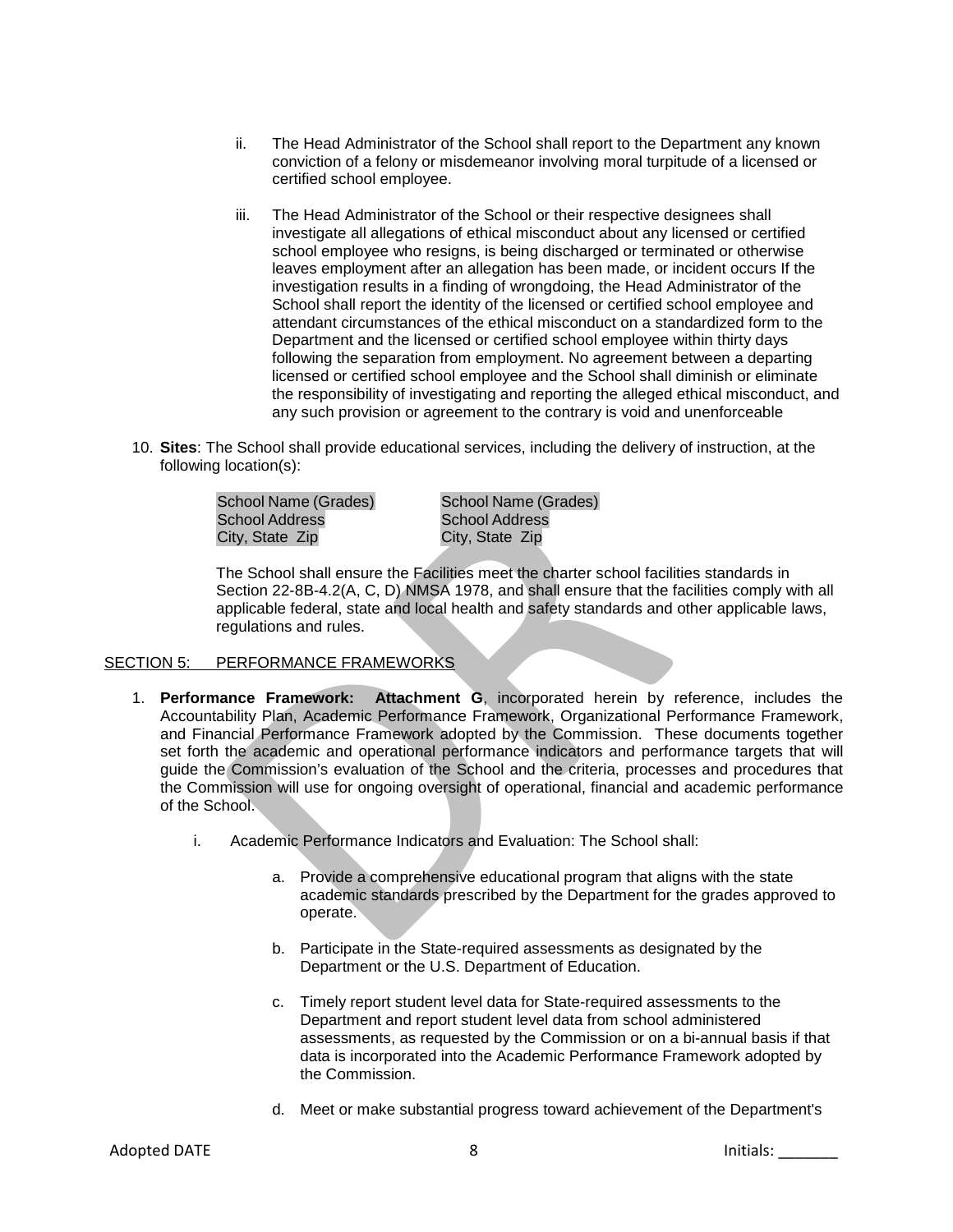standards of excellence (C or better in the A-F Grading).

- e. Meet or make substantial progress toward achievement of the performance standards identified in the Academic Performance Framework as adopted and modified periodically by the Commission
	- i. The Academic Performance Framework adopted by the Commission allows for the inclusion of additional rigorous, valid and reliable mission specific indicators proposed by a charter school to augment external evaluations of its performance, provided that the Commission approves of the quality and rigor of such proposed indicators and the indicators are consistent with the purposes of the Act. Any such indicators will be incorporated into Attachment G.
	- ii. If the School fails to meet its academic performance indicators in any year it must develop, submit, and begin implementing a School Improvement Plan within 60 days of the release of the academic performance information. The School Improvement Plan will be submitted to the Commission, but the Commission will not evaluate the quality of or approve the plan. The Commission may evaluate implementation of the plan through its annual site visits and provide feedback to the School regarding fidelity of implementation and effectiveness of the plan in improving School performance.
	- iii. If the School does not meet the performance standards in the Performance Framework, it shall "make substantial progress" toward achievement of those standards as it is defined in the Commission's Accountability Plan included in Attachment G.
	- iv. Failure to meet or make substantial progress toward meeting the performance standards shall be sufficient justification to revoke or non-renew the School's Charter.
- 2. **Organizational Performance Indicators and Evaluation**: The School shall:
	- i. Comply with applicable federal, state and local rules, regulations and statutes relating to public education unless the School is specifically exempted from the provision of law.
	- ii. Timely submit all documentation, financial and other reports required by the Department or the Commission in order to evaluate the School's compliance with applicable federal, state and local rules, regulations and statutes relating to public education.
	- iii. Provide a written copy to the Commission, within 15 days of receiving a written notice of complaint filed against the School alleging violations of federal, state, or local law, regulation or rule, or a final determination from another state government division or agency, or state or federal court regarding any such complaint against the School.
	- iv. Cooperate with the Commission or authorized representative to enable them to conduct annual site visits and all other auditing visits requested or required by the Commission or the Department.
	- v. Meet the organizational performance standards identified in the Organizational Performance Framework as adopted and modified periodically by the Commission.
		- a. If the school fails to meet its organizational performance indicators, the School will be provided notice through the procedures in the Commission's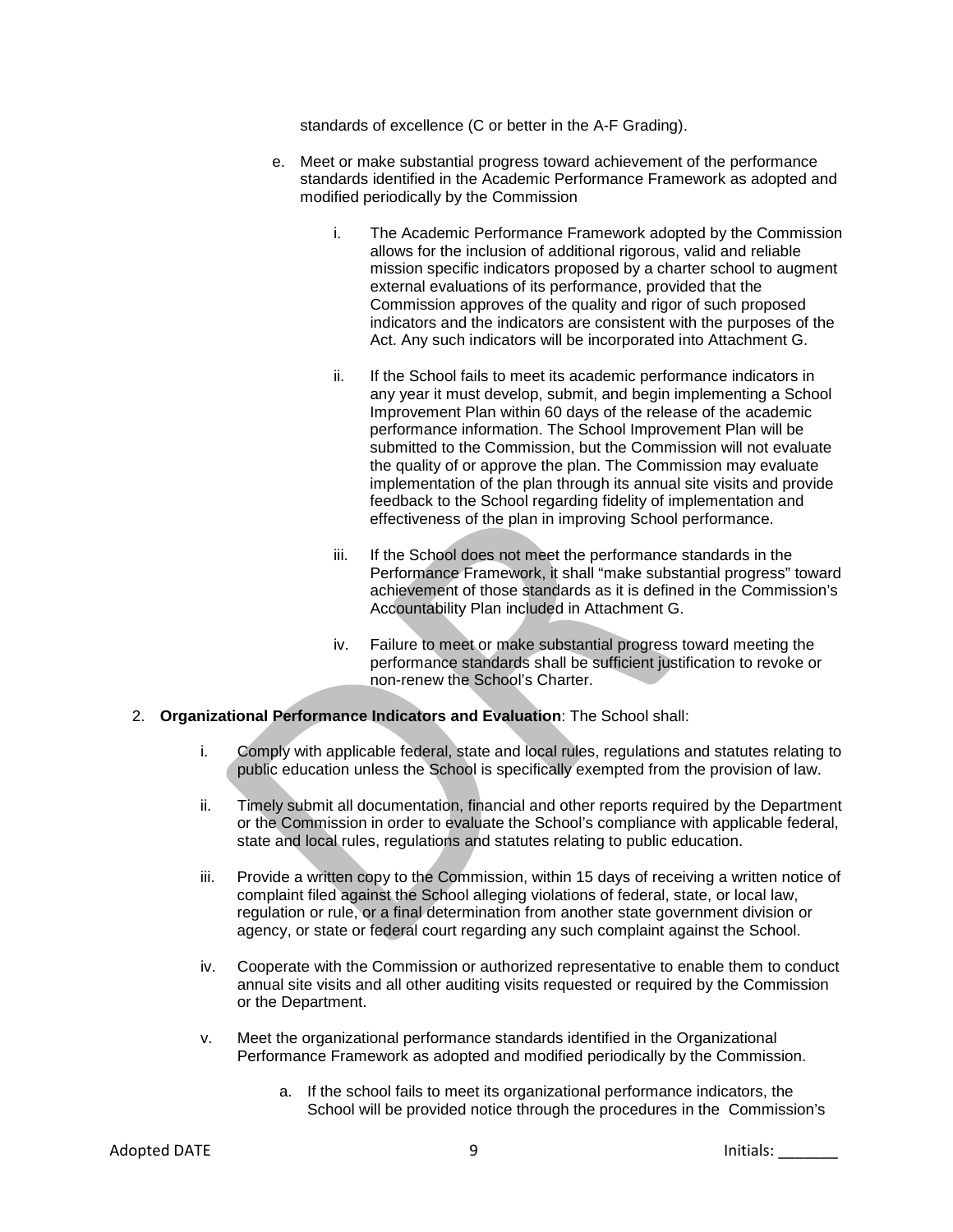Accountability Plan included in Attachment G.

- b. The school may be required to develop, submit and implement a Corrective Action Plan to address deficiencies in its organizational performance. All Corrective Action Plans must be submitted to the Commission. The Commission, , may evaluate implementation of the plan through its site visits and provide feedback to the School regarding fidelity of implementation and effectiveness of the plan in improving school performance.
- c. Failure to meet the organizational performance standards shall be sufficient justification to revoke or non-renew the School's Charter.

#### 3. **Financial Performance Indicators and Evaluation**: The School shall:

- i. Meet generally accepted standards of fiscal management which shall include complying with all applicable provisions of the Public School Finance Code, the Procurement Code, and the Audit Act; paying debts as they fall due or in the usual course of business; complying with all federal requirements related to federally funded programs and awards; refraining from gross incompetence or systematic and egregious mismanagement of the School's finances or financial records and preparing and fairly presenting its financial statements in accordance with accounting principles generally accepted in the United States of America, which include the design, implementation, and maintenance of internal controls relevant to the preparation and fair presentation of financial statements that are free from material misstatement, whether due to fraud or error.
- ii. Timely submit all documentation, financial and other reports required by the Department or the Commission. The School shall further timely submit any Corrective Action Plans or additional financial reporting or documentation that may be required by the Department or the Commission.
- iii. Cooperate with the Commission to enable them, or its authorized representative to conduct all auditing visits requested or required by the Commission or the Department.
- iv. Meet the financial performance standards identified in the Financial Performance Framework as adopted and modified periodically by the Commission, or provide an adequate response to explain why the School does not meet the performance standards and demonstrate the school is a financially viable and stable organization.
- v. Failure to meet generally accepted standards of fiscal management shall be sufficient justification to revoke or non-renew the School's Charter.

#### **4. Chartering Authority's Duties and Liabilities:** The Commission, shall:

- i. Evaluate all applications submitted by this charter school, including amendment requests, and act timely on any such applications or requests;
- ii. Monitor the performance and legal compliance of the School, in accordance with the requirements of the Act and the terms of the Charter and Contract;
- iii. Review all relevant information to determine whether the School merits suspension, revocation or nonrenewal. All evaluation and monitoring will be carried out using the processes and criteria established in the Accountability Plan in **Attachment G** and incorporated herein;
- **iv.** Conduct all its activities in accordance with its chartering policies and practices, which shall be modified from time to time to be consistent with nationally recognized principles and standards for quality charter authorizing in all major areas of authorizing; and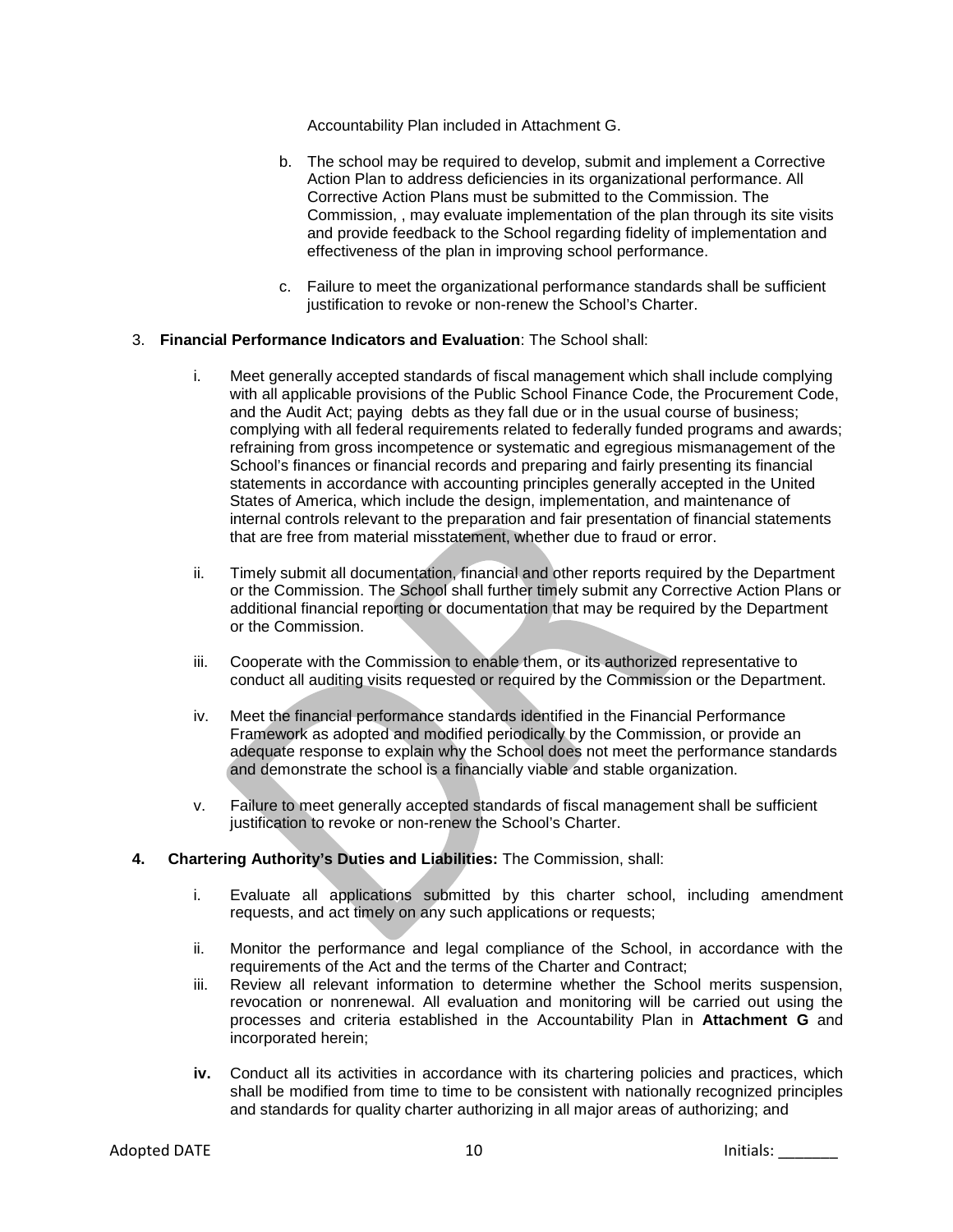- v. Promptly notify the Governing Body of the School of unsatisfactory fiscal, overall governance or student performance or legal compliance and provide reasonable opportunity for the governing body to remedy the problem;
- vi. However, the Commission is not required to allow the school the opportunity to remedy the problem if the unsatisfactory review warrants revocation; and
- vii. Any such notice shall be provided in accordance with the Accountability Plan approved by the Commission and incorporated herein as **Attachment G.**
- **5. Withheld Two-Percent of Program Cost:** The Charter Schools Division of the Department may withhold and use two percent (2%) of the school-generated program cost for administrative support of the School as provided in Section 22-8B-13 NMSA 1978. These funds are to be utilized in the following manner:
	- **i.** New Mexico Public Education Department: The Department shall utilize the funds for the following purposes:
		- **a.** Funding the staff to conduct work for the Division, which shall include:
			- **i.** Conducting annual site visits and annual evaluations under the Performance Frameworks; receiving, processing, evaluating and making recommendations on new applications, amendment requests, and renewal applications; receiving, processing, and evaluating complaints; making recommendations to revoke charters, as necessary; making recommendations regarding School Improvement and Corrective Action Plans, as necessary; overseeing the closure of charter schools; and making recommendations regarding the development and implementation of authorizing policies and practices to ensure they are consistent with nationally recognized principles and standards for quality charter authorizing in all major areas of authorizing; and
			- **ii.** Technical assistance and support work such as providing training for new Governing Board members; providing Governing Body training; maintaining communication with the charter school field to keep them apprised of best practices, opportunities for support from Department, policy changes from the Commission; hosting other training and professional development; and developing other support materials.
		- **b.** Funding a proportional share of the Department staff to conduct work , as determined by the Department, necessary to support the administrative oversight and approval of budget matters, capital outlay, transportation, special education, federal programs, school evaluation and accountability, annual financial audits, and T&E audits.
		- **c.** Funding any other staff work necessary to provide professional support or data analysis to the Commission.
		- **d.** The Commission's reasonable request for funding of any project or service to support the work of the Commission shall not be denied by the Department. The Commission's request for funding of project or service shall take budget priority over the Department's budget priorities or allocations
		- **e.** The Commission is entitled to an annual accounting from the Department on how the two percent (2%) was utilized.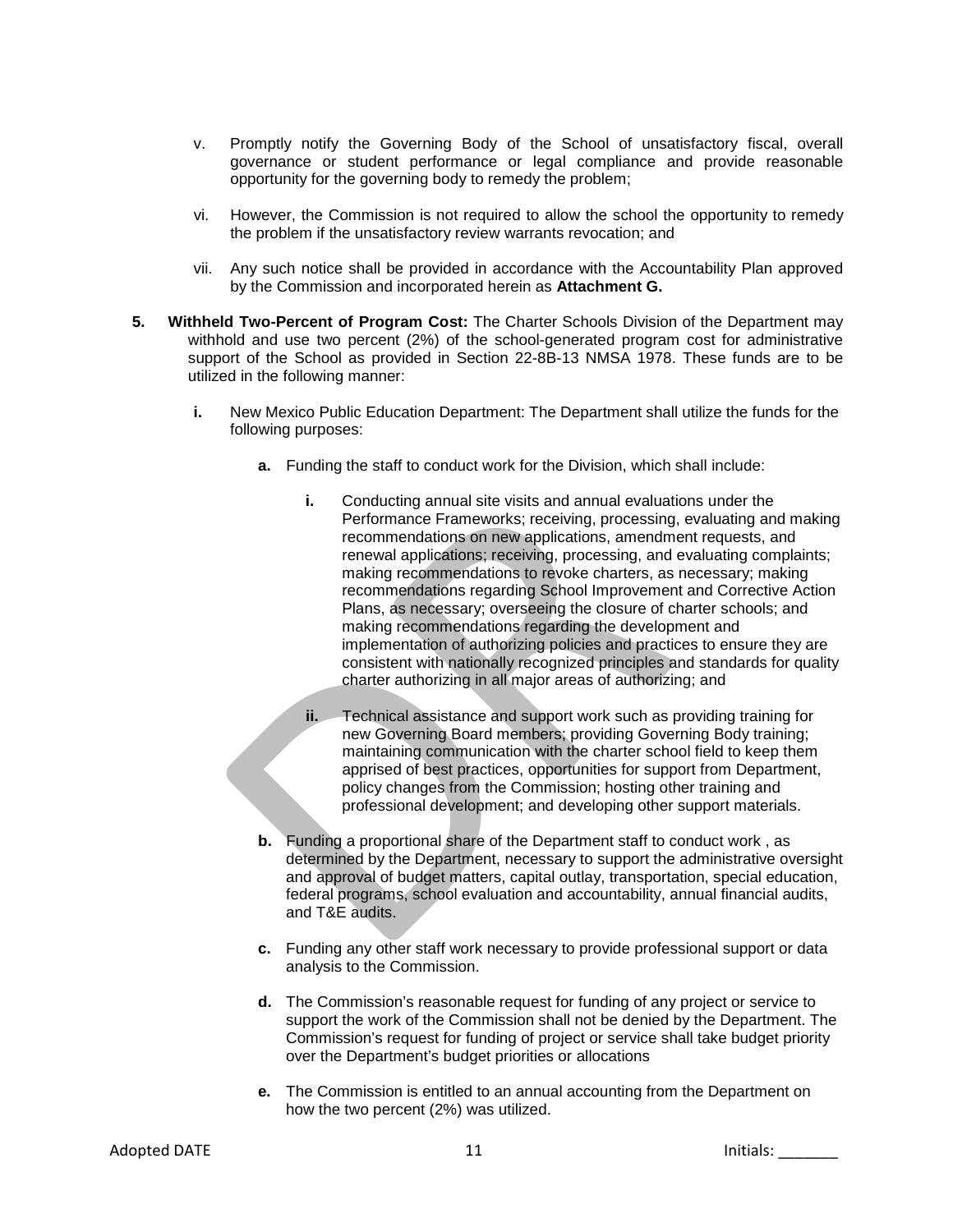- **ii.** New Mexico Public Education Commission: The New Mexico Public Education Commission shall utilize the funds for the following purposes:
	- **a.** Funding the travel and per diem expenses of Commissioners when conducting the business of the Commission.
	- **b.** Funding the administrative expenses of the business of the Commission
- **iii.** In addition to the above listed items, the Department and the Commission shall have authority to utilize the funds for similar or related costs for administrative support of charter schools and charter school programs.

#### **6. Amendments to the Charter and Changes to the School:**

- i. This Contract may be amended or modified by mutual agreement, in writing, of the parties. Contract modifications shall be posted on the Commission's website as a Modification, Amendment or Notification Request as amended from time to time. The School shall not take action or implement the modification requested in the amendment or notification until approved by the Commission.
	- a. All amendment and notification requests shall be submitted pursuant to the procedures formulated by the Commission.
	- b. The Commission shall consider and vote on all amendment requests within 90 days of receipt of the request.
	- c. Contract modifications that are not posted on the website may be implemented without the prior approval of the Commission.
	- ii. If the Parties cannot agree on a revision or amendment to the terms of the Charter, either party may appeal to the Department Secretary pursuant to Section 22-8B-9(A) and (C) NMSA 1978.

### **7. Insurance:**

- i. The School shall obtain and maintain insurance in accordance with the laws of the State.
- ii. The School will participate in the Public School Insurance Authority.
- iii. Waiver of Rights: The School and its insurers providing the required coverage shall waive all rights of recovery against the State and the Commission, or the Department, their agents, officials, assignees and employees.
- iv. The School shall maintain the following types and amounts of insurance liability coverage:
	- XXXX XXXX XXXX XXXX
- **8. Charter Revocation:** The Commission may at any time take action to revoke the Charter and Contract of the School.
	- i. **Criteria**: Pursuant to the Act, the Commission may revoke the Charter if the Commission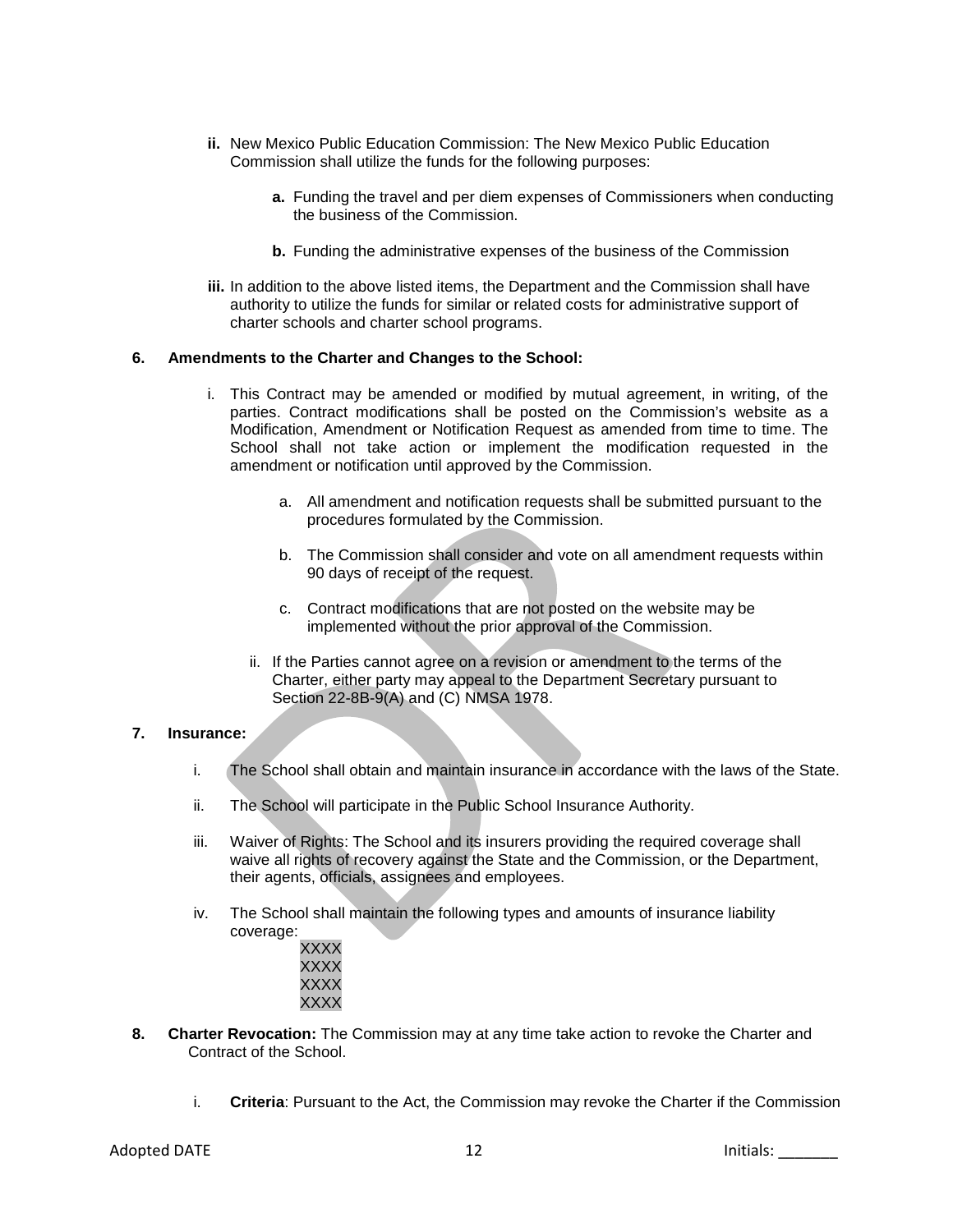determines that the School:

- a. Committed a material violation of any of the conditions, standards or procedures set forth in the Contract,
- b. Failed to meet or make substantial progress toward achievement of the department's standards of excellence or student performance standards identified in the Contract,
- c. Failed to meet generally accepted standards of fiscal management, or
- d. Violated any provision of law from which the School was not specifically exempted.
- ii. **Procedures and Timeline:** The Commission shall utilize the following revocation process:
	- a. Notify the school at least 7 days prior to a regularly scheduled meeting that it will be on the agenda for consideration of whether to issue a Notice of Intent to Revoke the Charter.
	- b. Issue a written Notice of Intent to Revoke the Charter within 15 days of voting to issue such a notice. The Notice shall:
		- 1. State the legal basis for the potential revocation, and reasonably identify the evidence that the Commission has to support the existence of the legal basis;
		- 2. Identify the date, location, and time at which a revocation hearing will be held;
		- 3. Establish deadlines for the School and the Commission to present written materials and all evidence that will be used during the hearing; and
		- 4. Identify if the hearing will be conducted by the Commission or by an impartial hearing officer. If a hearing officer is to be used, the Notice shall establish the date on which the Commission will consider whether to accept, reject, or modify the hearing officer's findings of facts, conclusions of law, and recommendations.
	- c. After a hearing, upon making a final revocation decision, the Commission shall issue a written decision, through the Chair, within 15 days of voting to revoke the charter stating the findings of fact and conclusions of law that support the revocation.
- **9. Charter Renewal Processes:** Within the time period established by the Act, the School's Governing Body may submit a renewal application to the Commission using the Commission's renewal application form as it may be amended from time to time. The application shall include all information required by law and necessary for the Commission to determine whether renewal, non-renewal, or a conditional or short-term renewal is most appropriate.
	- i. Criteria: Pursuant to the Act, the Commission may refuse to renew the Charter if the Commission determines that the school:
		- a. Committed a material violation of any of the conditions, standards or procedures set forth in the Contract,
		- b. Failed to meet or make substantial progress toward achievement of the Department's standards of excellence or student performance standards identified in the Contract,
		- c. Failed to meet generally accepted standards of fiscal management, or
		- d. Violated any provision of law from which the School was not specifically exempted.
	- ii. Procedures and Timeline: The Commission shall utilize the following renewal process: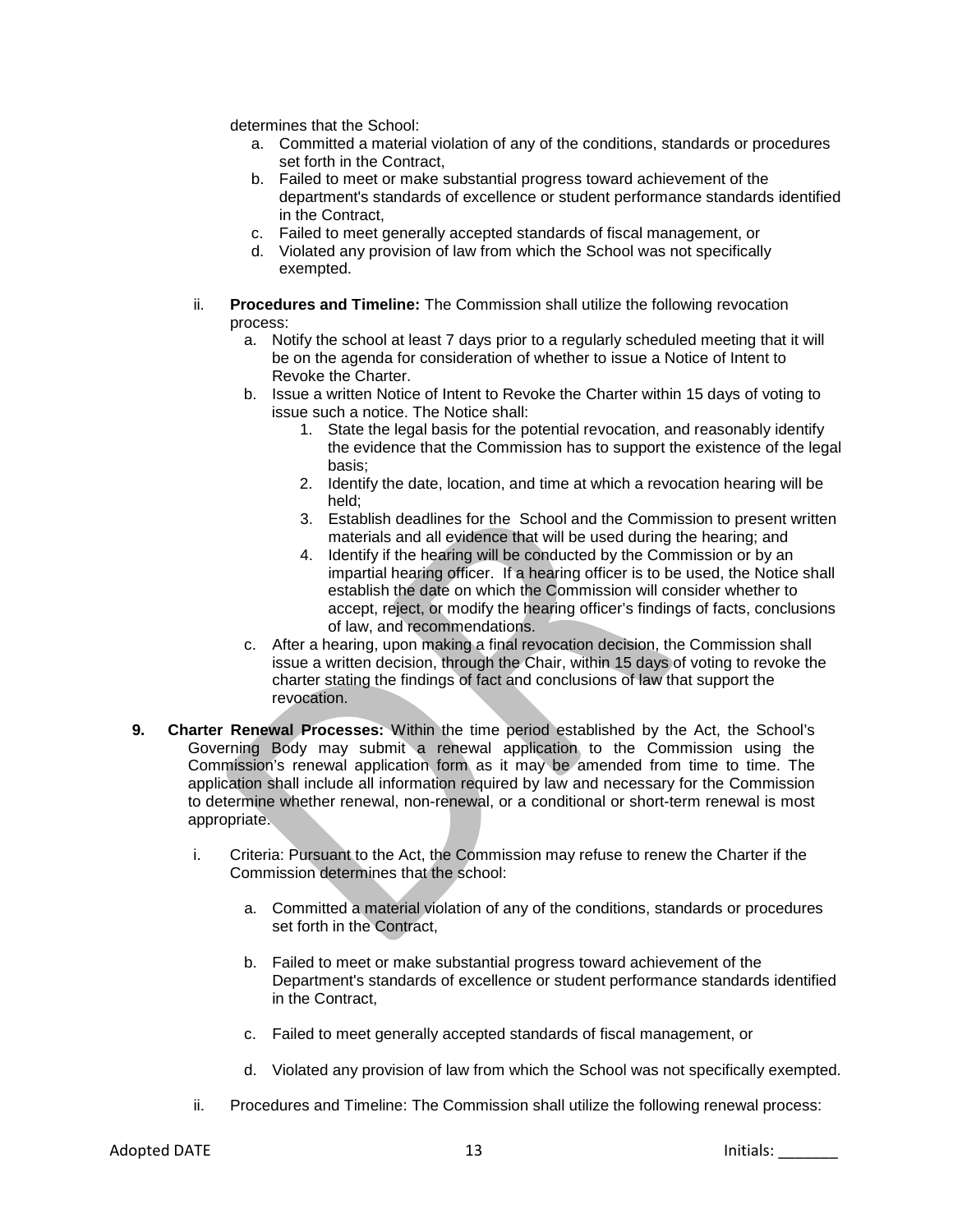- a. At least one year prior to the date on which the school will apply for renewal, the Commission's authorized representatives will notify the school of its preliminary renewal profile, as established in the Commission's Accountability Plan which is incorporated herein as Attachment G.
- b. At least 20 days prior to Commission's meeting at which it will consider the school's renewal application, the Commission's authorized representatives will provide the School with a preliminary application analysis and recommendation. The recommendation shall:
- c. State the legal basis for potential non-renewal, and reasonably identify the evidence to support the existence of the legal basis; and
- d. Establish deadlines for the School to present its written materials and all evidence that will be used to respond to the recommendation, which shall be not less than 10 days from the date of the delivery of the recommendation.
- e. No later than seven (7) days prior to the Commission's meeting at which it will consider the school's renewal application, the Commission's authorized representatives will provide the school with a final application analysis and recommendation.
- f. Upon making a final non-renewal decision, the Commission, through the Chair, shall issue a written decision within 15 days of voting to non-renew the charter stating the findings of fact and conclusions of that support the revocation.
- **10. Applicable Law:** The material and services provided by this School under this Charter shall comply with all applicable federal, state, and local laws and shall conform, in all respects, to the educational standards contained in its application and Charter. This Charter shall be governed and interpreted in accordance with the laws of the State.
	- i.In the event of any conflict among the documents and practices defining this relationship, it is agreed that:
		- a. The Contract shall take precedence over policies of either Party and the Charter; and
		- b. If a provision in the Performance Framework conflicts with a provision in the Contract, the Contract shall take precedence over the Performance Framework.
	- ii. This Contract shall not take precedence over any applicable provisions of law, rule or regulation.
	- **iii.** In the event of a change in law, regulation, rule, procedure or form affecting the School during the term of this Contract, the Parties shall comply with the change in law, rule, regulation or procedure or utilize the new form, provided.
		- **a.** If an amendment to this Contract is required to comply with a change in the law or rule, then the Parties shall execute such an amendment.

#### **11. Charter Interpretation:**

i. Merger: This Charter and Contract, including all of the attachments, constitute the entire agreement of the Parties. NMSA, Commission policies, and Department policies, and administrative rules and regulations which may be amended from time to time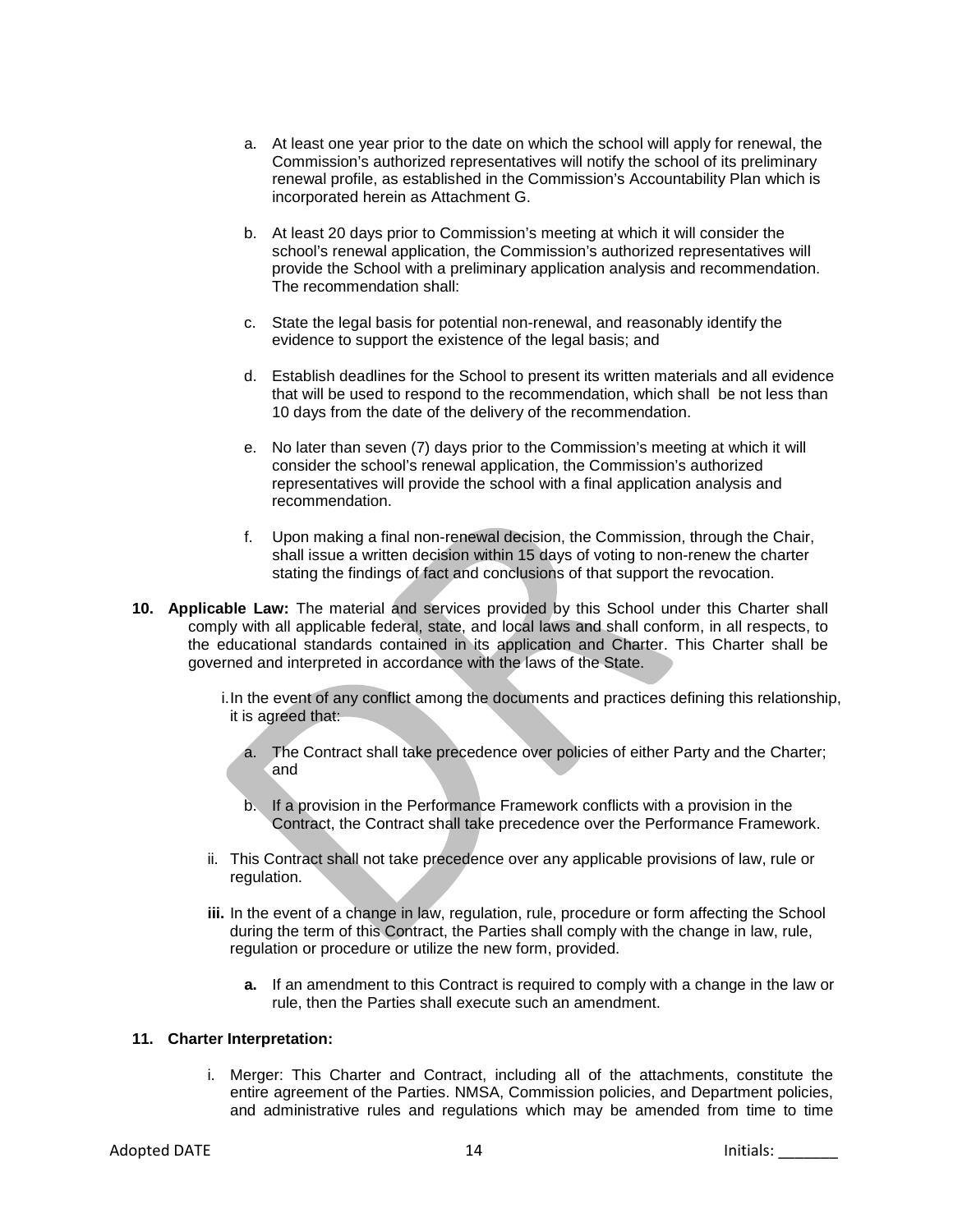during the course of the Charter, are incorporated into this Charter, along with any amendments which may occur during the term of the Charter, by this reference.

- ii. Waiver: Either party's failure to insist on strict performance of any term or condition of the Charter shall not constitute a waiver of that term or condition, even if the party accepting or acquiescing in the nonconforming performance knows of the nature of the performance and fails to object to it.
- iii. Severability: The provisions of this Charter are severable. Any term or condition deemed illegal or invalid shall not affect any other term or condition of the Charter or Contract.
- iv. Assignment: Neither party may assign or transfer any right or interest in this Charter and Contract unless authorized by law. No assignment, transfer or delegation of any duty of the School shall be made without prior written permission of the Commission.
- **12. Indemnification and Acknowledgements:** The Charter School shall indemnify, defend, save and hold harmless the Commission, the State, its departments, agencies, boards, commissions, universities and its officers, officials, agents and employees ("Indemnitee") from and against any and all claims, actions, liabilities, damages, losses or expenses (including court costs, attorneys' fees, and costs of claim processing, investigation and litigation) ("Claims") for bodily injury or personal injury (including death), or loss or damage to tangible or intangible property caused, or alleged to be caused, in whole or in part, by the negligent or willful acts or omissions of the School or any of its directors, agents, employees or subcontractors. This indemnity includes any claim or amount arising out of or recovered under the Workers' Compensation Law or arising out of the failure of such School to conform to any federal, state or local law, statute, ordinance, rule, regulation or court decree that is applicable to the School. It is the specific intention of the parties that the Indemnitee shall, in all instances, except for Claims arising solely from the negligent or willful acts or omissions of the Indemnitee, be indemnified by the School from and against any and all claims. It is agreed that the School will be responsible for primary loss investigation, defense and judgment costs where this indemnification is applicable.
- **13. Employees and Contractors:** This Charter is not an employment contract. No officer, employee, agent, or subcontractor of the School is an officer, employee, or agent of the Commission or the Department.
- **14. Non-Discrimination**: The School shall comply with all applicable federal and state employment laws, rules and regulations, including the Americans with Disabilities Act. The School shall take affirmative action to ensure that applicants for employment and employees are not discriminated against due to race, creed, color, religion, sex, sexual orientation, gender identity, spousal affiliation, national origin or disability.
- **15. Notices**: Any notice required, or permitted, under the Contract shall be in writing and shall be effective immediately upon personal delivery, upon receipt of electronic mail, or three (3) days after mailing to the following:

| <Insert Charter Representative Name> <Inser<br>Charter Representative Name> Chair **Charter Representative** 

# **Charter School: New Mexico Public Education Commission**:

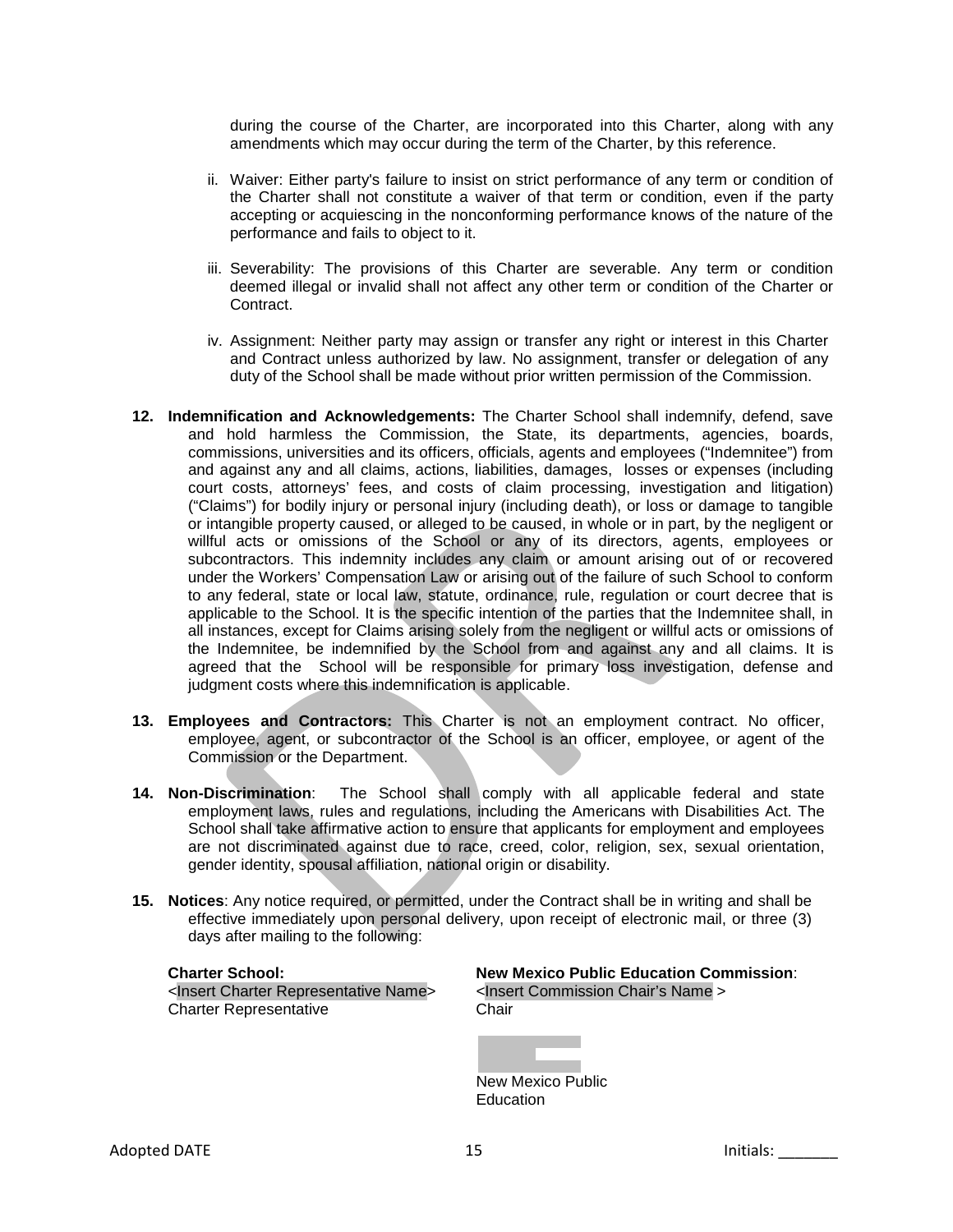Commission300 Don Gaspar Santa Fe, NM 87505

The Commission may make changes in the address of its contact person by posting the change(s) on its website.

- **16. Dispute Resolution:** Disputes arising out of the interpretation of this Contract shall be subject to the dispute resolution process set forth in this section. Disputes arising out of interpretations of state or federal statute, regulation, or policies of a federal entity or a different state entity, Charter revocation, or Charter renewal shall not be subject to this dispute resolution process.
	- **i. Notice of Dispute:** Either party shall notify the other party in writing that a dispute exists between them within 30 days from the date the dispute arises. The notice of dispute shall identify the Paragraph of this Contract in dispute, reasons alleged for the dispute and copies of any documentation that supports the complaining party's position. If the dispute is not timely presented to the other party, the party receiving late notice may elect not to enter into mediation.
	- **ii. Continuation of Contract Performance:** The School and the Commission agree that the existence and details of a dispute notwithstanding, the Parties shall continue without delay their performance of this Contract, except for any performance that may be directly affected by such dispute.
	- **iii. Time limit for response to the notice and cure of the matter in dispute:** Upon receipt of a Notice of Dispute, the Chair of the Commission or the Charter Representative of the Charter School shall have 15 days to respond in writing.
		- a. The written response may:
			- i. Propose a course of action to cure the dispute;
			- ii. Propose the parties enter into informal discussions to resolve the matter; or
			- iii. Require the parties select a neutral third party to assist in resolving the dispute.
		- b. If no response is received within 15 days, the Party sending the Notice may invoke the process for selecting a neutral third party to assist in resolving the dispute.
		- c. If the written response proposed a course action or negotiations to resolve the dispute, the party sending the Notice shall respond within 15 days or receiving the response.
		- d. At any point in this informal process, either Party may, in writing, invoke the process for selecting a neutral third party to assist in resolving the dispute.

#### **iv. Selection of a neutral third party to assist in resolving the dispute:**

- **a.** If either Party invokes the process for selecting a neutral third party to assist in resolving the dispute, it shall include in the notice the name of a proposed mediator along with his/her qualifications.
- **b.** If the other Party does not agree to the proposed mediator, it shall identify an alternate mediator along with his/her qualifications within 5 business days.
- **c.** If the other Party does not agree with the alternate designation, it shall give notice within 5 business days.
- **d.** In the event that the Parties cannot agree on a mediator the Parties shall request that the Department Secretary appoint a mediator. The appointed mediator shall mediate the dispute.